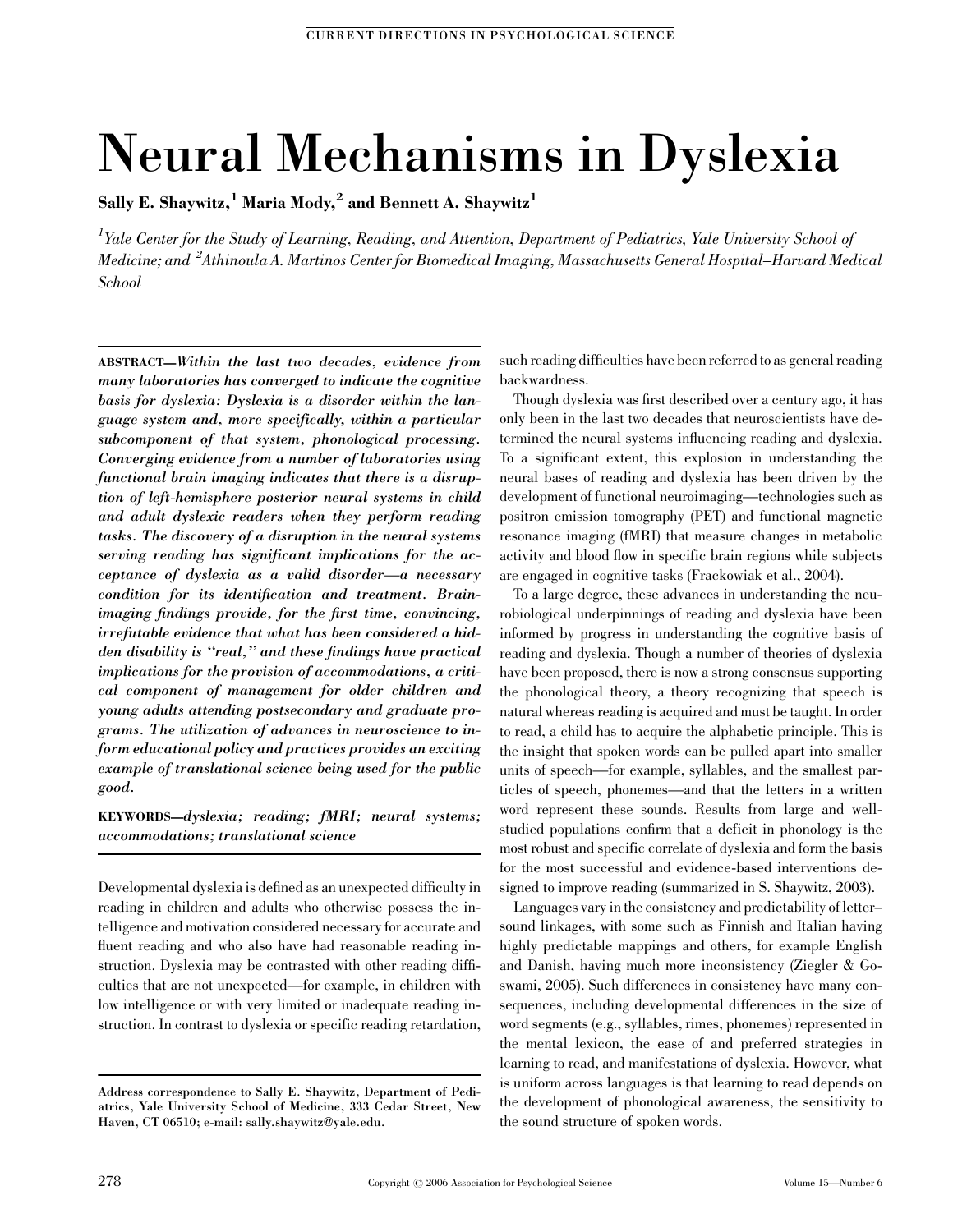### NEUROBIOLOGICAL STUDIES OF DISABLED READERS

Though brain-imaging studies of dyslexia are relatively recent, neural systems influencing reading were first proposed over a century ago, based on studies of adults who had suffered strokes with subsequent acquired alexia, the sudden loss of the ability to read. These neuropathological studies, which implicated lefthemisphere posterior regions, have now been confirmed using functional brain imaging. Such imaging studies have begun to describe the brain organization for reading—specifically, the identification and localization of specific neural systems serving reading and their differences in typical and dyslexic readers; a neural system for skilled, fluent reading; plasticity in the systems, that is, that they are malleable and able to respond to an effective reading intervention; and the existence of two types of reading disability, one hypothesized as primarily genetic in origin, the other as primarily influenced by environmental factors.

A range of studies converge to demonstrate three left-hemisphere neural systems for reading (see Fig. 1; reviewed in Price & Mechelli, 2005; S. Shaywitz & B. Shaywitz, 2005). Brainimaging investigations further demonstrate differences in activation patterns between good and struggling readers at all ages. Nonimpaired younger children demonstrate significantly greater activation in the three left-hemisphere neural systems than do dyslexic children. With maturation, there appears to be compensation in anterior regions around the inferior frontal gyrus, so that differences between older nonimpaired and dyslexic children are confined to two posterior regions, the parieto-temporal and occipito-temporal systems (B. Shaywitz et al., 2002).

These data converge with reports from many investigators showing what has been referred to as a neural signature of dyslexia: a failure of left-hemisphere posterior brain systems to function properly during reading (reviewed in Price & Mechelli,



Fig. 1. Neural systems for reading in the brain's left hemisphere. An anterior system in the region of the inferior frontal gyrus (Broca's area) is believed to serve articulation and word analysis. A system in the parieto-temporal region is believed to serve word analysis, and a second in the occipito-temporal region (termed the word-form area) is believed to be responsible for the rapid, automatic, fluent identification of words. Reprinted from Overcoming Dyslexia: A New and Complete Science-Based Program for Reading Problems at Any Level, by Sally E. Shaywitz, 2003, p. 78, New York: Alfred A. Knopf. Copyright 2003 by Alfred A. Knopf. Reprinted with permission.

2005; S. Shaywitz & B. Shaywitz, 2005). One of these systems, in the left occipito-temporal (LOT) region, has increasingly attracted the attention of reading researchers and is our focus in this article. Considerable research in the last 5 years has converged to indicate a computational role for this system in influencing skilled, fluent reading, with neurons in this region coding for words and letter strings; not surprisingly, the LOT region has been labeled the ''visual word-form area.'' Specialization of a population of neurons within this area results in the rapid extraction of linguistic information from strings of letters so that, within 250 milliseconds of being viewed, they are integrated and perceived as words—a process resulting in the rapid, effortless recognition of familiar words (for discussion, see Dehaene, Cohen, Sigman, & Vinckier, 2005). Recent evidence indicates that disruption of this region in dyslexic individuals is found not only for reading words but for naming the pictures of the words, suggesting that the disruption in this region ''may underlie the reading and naming deficits observed in developmental dyslexia'' (McCrory, Mechelli, Frith, & Price, 2005, p. 265).

fMRI has been helpful in clarifying potentially different types of reading disability. Shaywitz et al. (2003) studied men and women from the Connecticut Longitudinal Study, a representative sample prospectively followed since 1983 when they were 5 years old and who have had their reading performance assessed yearly throughout their primary and secondary schooling. Within this population, three groups of young adults, ages 18 to 22.5 years, were identified and imaged: (a) nonimpaired readers, who had no evidence of reading problems; (b) accuracy-improved readers, who were inaccurate readersinthird grade but by ninth grade had compensated to some degree so that they were accurate (but not fluent); and (c) persistently poor readers, who were inaccurate readers in third grade and remained inaccurate and not fluent in ninth grade.

A common goal of functional imaging studies of reading is to activate those neural systems used in phonological analysis; to accomplish this, one of the most useful tasks asks subjects to determine if two pseudowords rhyme—for example, ''lete'' and "jeat" (which do rhyme) or "mobe" and "haib" (which do not). Since pseudowords are novel and could neither have been seen before nor memorized, subjects must use phonologic analysis to perform the task. Brain-activation patterns during this task demonstrated the typical pattern of disruption of posterior neural system in both accuracy-improved and persistently poor readers. However, during a task using real words, brain-activation patterns in the two groups of disabled readers diverged. In this semantic-category task, subjects are asked to judge, for example, if *corn* and *rice* are in the same category (yes, they are both foods) or if lion and tree are in the same category (they are not). During this task, accuracy-improved readers demonstrated the typical disruption of left-hemisphere posterior systems. In contrast, similar to nonimpaired readers, persistently poor readers activated these posterior systems even though their reading performance was significantly poorer than that of nonimpaired readers on every reading task administered.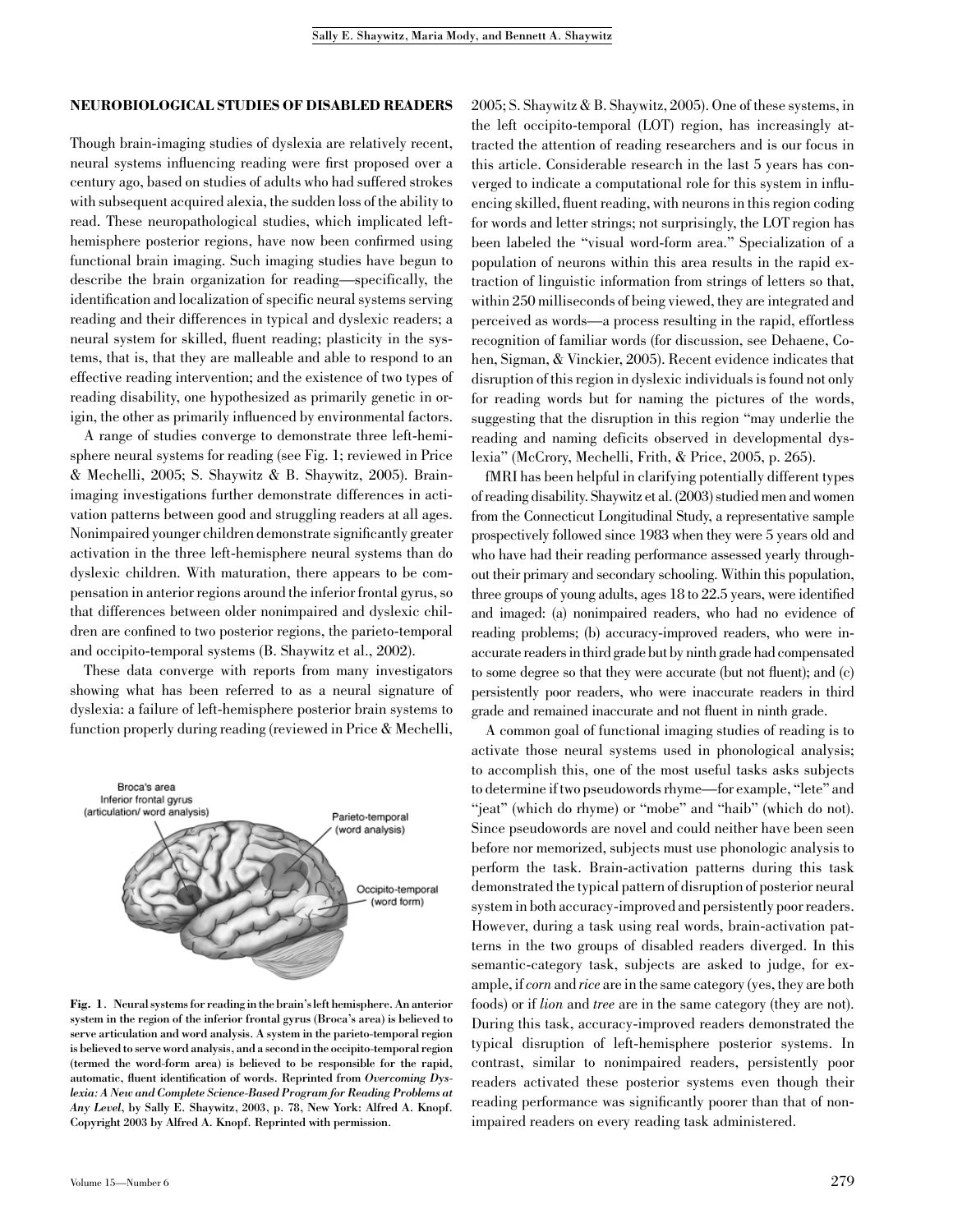#### Neural Mechanisms in Dyslexia

Connectivity analysis, an imaging technique assessing the correlations of activity in a source region to activity in other brain areas, showed that when the LOT area was selected as the source region, activity in LOT in nonimpaired readers was correlated with activity in the left inferior frontal gyrus, a component of the neural systems for reading. However, the same analysis in persistently poor readers demonstrated functional connectivity between LOT and right prefrontal regions often associated with memory, suggesting that in these individuals the LOT functions as part of a memory network. Further support for the hypothesis that persistently poor readers rely on memory networks was provided by results of an out-of-magnet oral reading task. Results indicated that persistently poor readers, but not accuracy-improved or nonimpaired readers, identified significantly fewer low-frequency than high-frequency words; this suggests that persistently poor readers have not learned to use phonologic strategies to analyze unfamiliar words and that they appear to rely more on memory-based strategies.

Demonstration of neurobiological differences between the groups led to the examination of the longitudinal data in an attempt to sort out other potential differences between accuracyimproved and persistently poor readers. Both groups began school with comparable reading scores, but compared to accuracyimproved readers, persistently poor readers had poorer cognitive (primarily verbal) ability; attended more disadvantaged schools; and tended to come from lower-socioeconomic-status homes. Thus, persistently poor readers resemble those with what is termed general reading backwardness, who tend to have lower cognitive ability and to come from more disadvantaged circumstances, while accuracy-improved readers appear to relate best to dyslexia, where the reading difficulties are unexpected.

Genetic studies, too, provide support for the notion that accuracy-improved and persistently poor readers may represent different etiologies. Twin studies report that subjects with relatively higher IQs, as is true of accuracy-improved readers or those with dyslexia, tend to have stronger genetic influence, whereas shared environment is a stronger influence for those with lower IQs, comparable to that found in persistently poor readers or those with general reading backwardness. Here, the investigators postulate that ''poor home and educational environment could be jointly responsible for the concurrent expression of low IQ'' and poor reading (Olson, 1999, p.13). In contrast, in accuracy-improved readers or those with dyslexia, reading difficulties are more likely to be unexpected and to reflect stronger genetic influences.

There is good evidence of differences in exposure to language among children growing up in less, compared to more, advantaged homes—a factor that may place some children at risk for later language and reading difficulties. This supposition is supported, in part, by brain-imaging findings indicating that persistently poor readers read real words using memory systems, suggesting brain systems for analyzing and reading words have not developed. An intriguing suggestion is that with more lan-

guage experience at home and more effective reading instruction at school, persistently poor readers' phonologically based reading system would have developed.

Alternatively, accuracy-improved and persistently poor readers may both be genetically vulnerable but the higher cognitive ability, better verbal ability, and, perhaps, exposure to more effective reading instruction may serve as protective factors to help compensate for accuracy-improved readers' decoding difficulties. Thus, a larger vocabulary and strong reasoning abilities may help a struggling reader to use the context around an unknown word to figure out its meaning. Obviously, other factors may be operating as well. At this juncture, the notion of accuracy-improved and persistently poor readers as representing primarily genetic and environmental influences, respectively, is a hypothesis. At least four prominent candidate genes have been related to dyslexia (Fisher & Francks, 2006) and ongoing genetic studies of accuracy-improved and persistently poor readers may help confirm or refute this hypothesis.

Functional imaging studies, too, indicate that the neural systems for reading are malleable and respond to an effective reading intervention. Struggling readers, ages 6.1 years to 9.4 years, who received an intervention based on application of the alphabetic principle (focusing on, for example, teaching sound– symbol associations and practicing segmenting and blending phonemes in words) not only improved their reading but, compared to preintervention brain imaging, demonstrated increased activation in the neural systems for reading (B. Shaywitz et al., 2004). Other investigators, too, have found that an effective reading intervention influences neural systems in the brain (reviewed in S. Shaywitz & B. Shaywitz, 2005).

It is important to note that, from a practical perspective, it is neither necessary nor appropriate to use brain imaging as an assessment tool for the diagnosis of dyslexia in school-age children. Here, the history and diagnostic tools are both effective and economical. In the future, brain imaging may be helpful in the assessment of two very specific groups in whom diagnosis is often difficult: very young children and bright young adults. Newer methods in structural imaging (Sowell et al., 2003) including diffusion tensor imaging, which shows connectivity of white-matter tracts and does not require the child to perform a task (such as reading) requiring cooperation of the subject during imaging—may be useful in very young at-risk children (Deutsch et al., 2005). Functional brain imaging, when perfected to allow reliable measures in *individual* subjects with dyslexia (it is only reliable currently at the group level), may prove useful in clarifying the diagnosis in bright, highly accomplished young adults who have compensated to some degree for their dyslexia and for whom current testing is often inadequate.

## FUTURE DIRECTIONS AND IMPLICATIONS

Where do we go from here? With the elucidation of the neural systems for reading in typical and dyslexic readers and, in